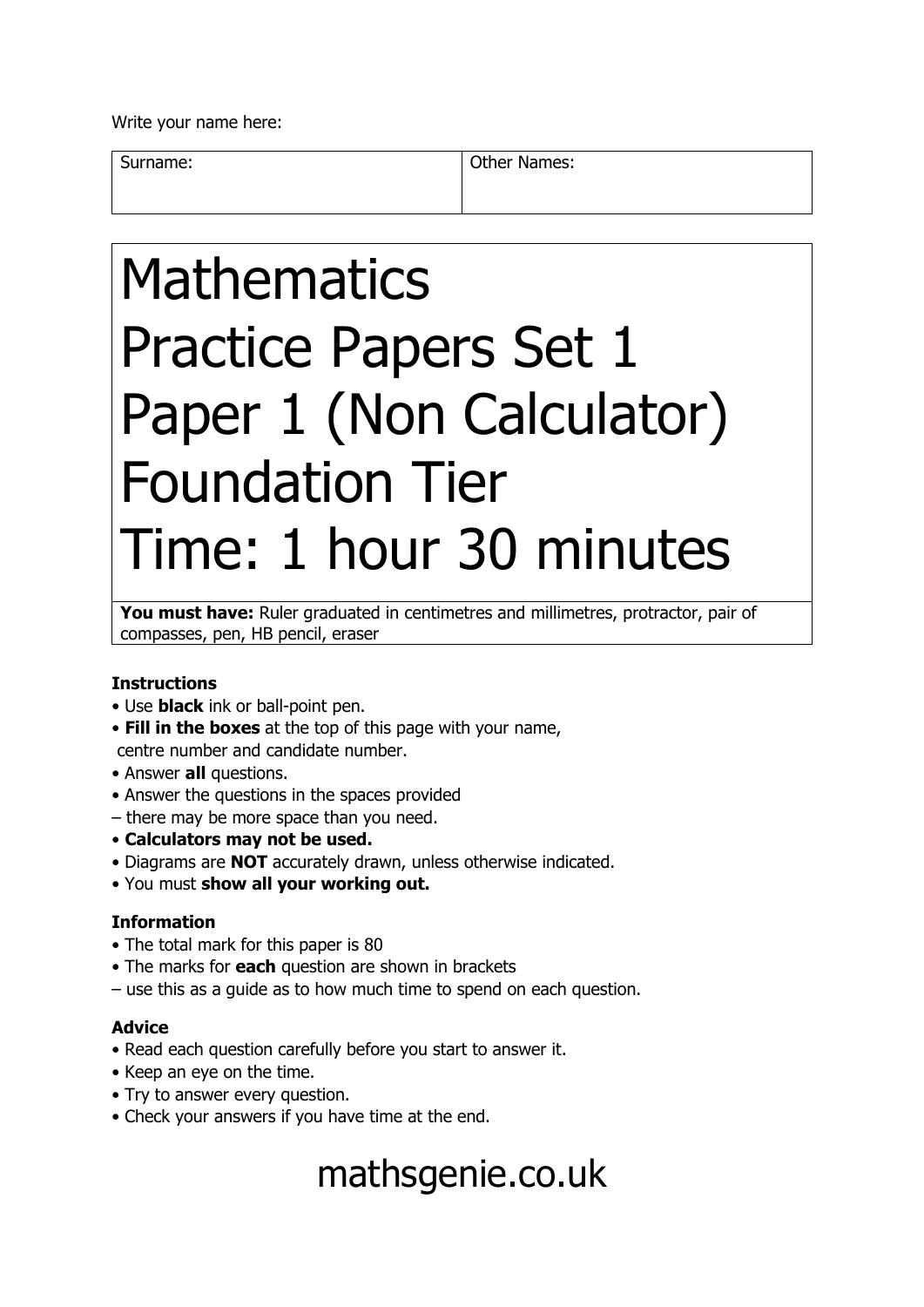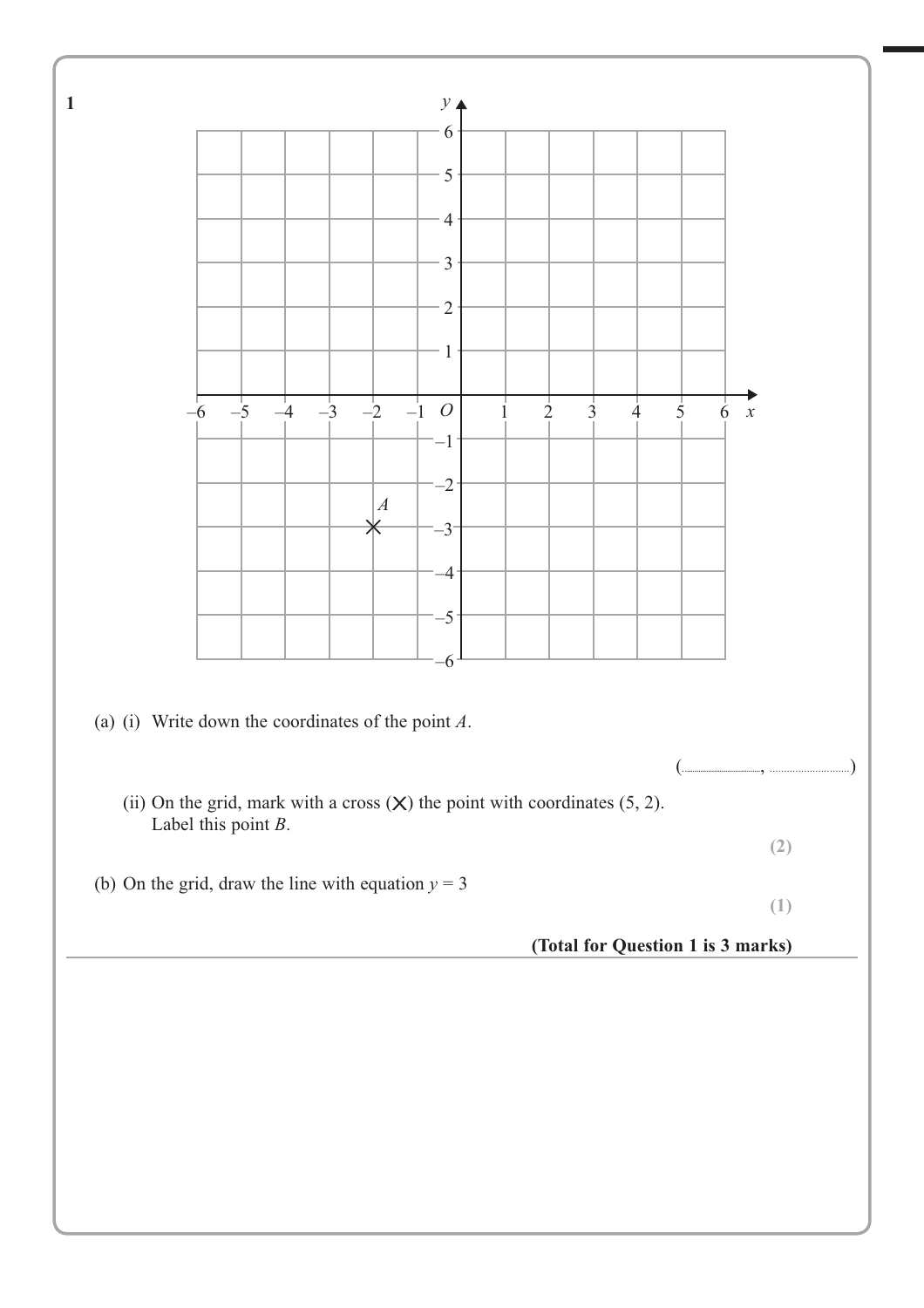2 Fareeda has four types of fruit bananas apples pears oranges Fareeda is going to choose 2 different types of fruit. Write down all the possible combinations of fruit she can choose. (Total for Question 2 is 2 marks) 3 Here are the costs of pens in two shops. Shop A **Shop B** 3 pens for  $£2$ 5 pens for £3 Mrs Evans wants to buy 30 pens for the cheapest possible cost. Which shop should she buy the pens from? You must show all your working.

(Total for Question 3 is 4 marks)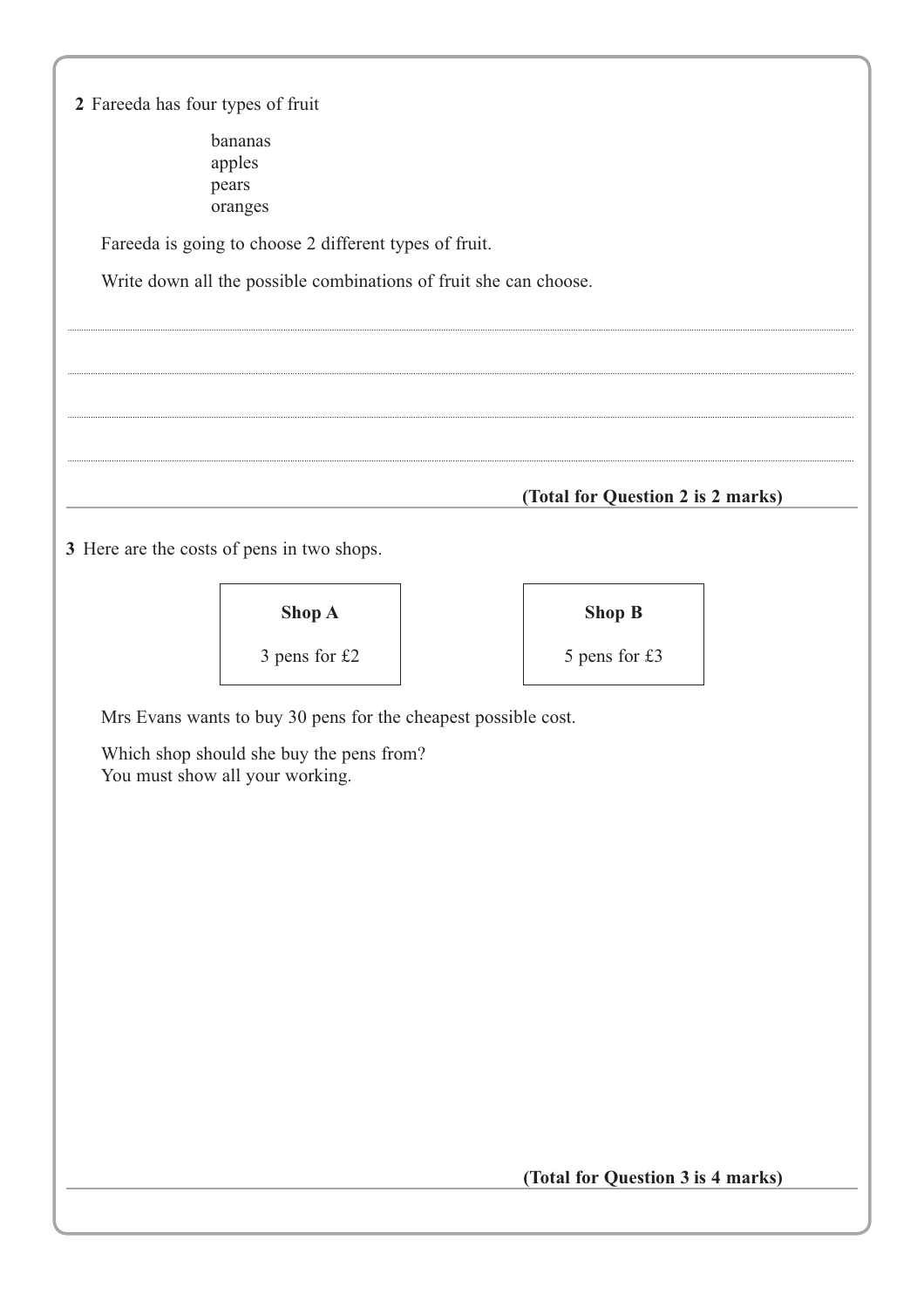**4** An ice cream van has this price list.

| <b>Price List</b> |       |  |  |  |  |  |
|-------------------|-------|--|--|--|--|--|
| Choc Ice          | £1.25 |  |  |  |  |  |
| Tub               | £1.15 |  |  |  |  |  |
| Cone              | 85p   |  |  |  |  |  |

Mitch only has these three coins. He has no other money.



Mitch wants to buy a choc ice, a tub and 2 cones.

Has Mitch got enough money? You must show your working.

**(Total for Question 4 is 3 marks)**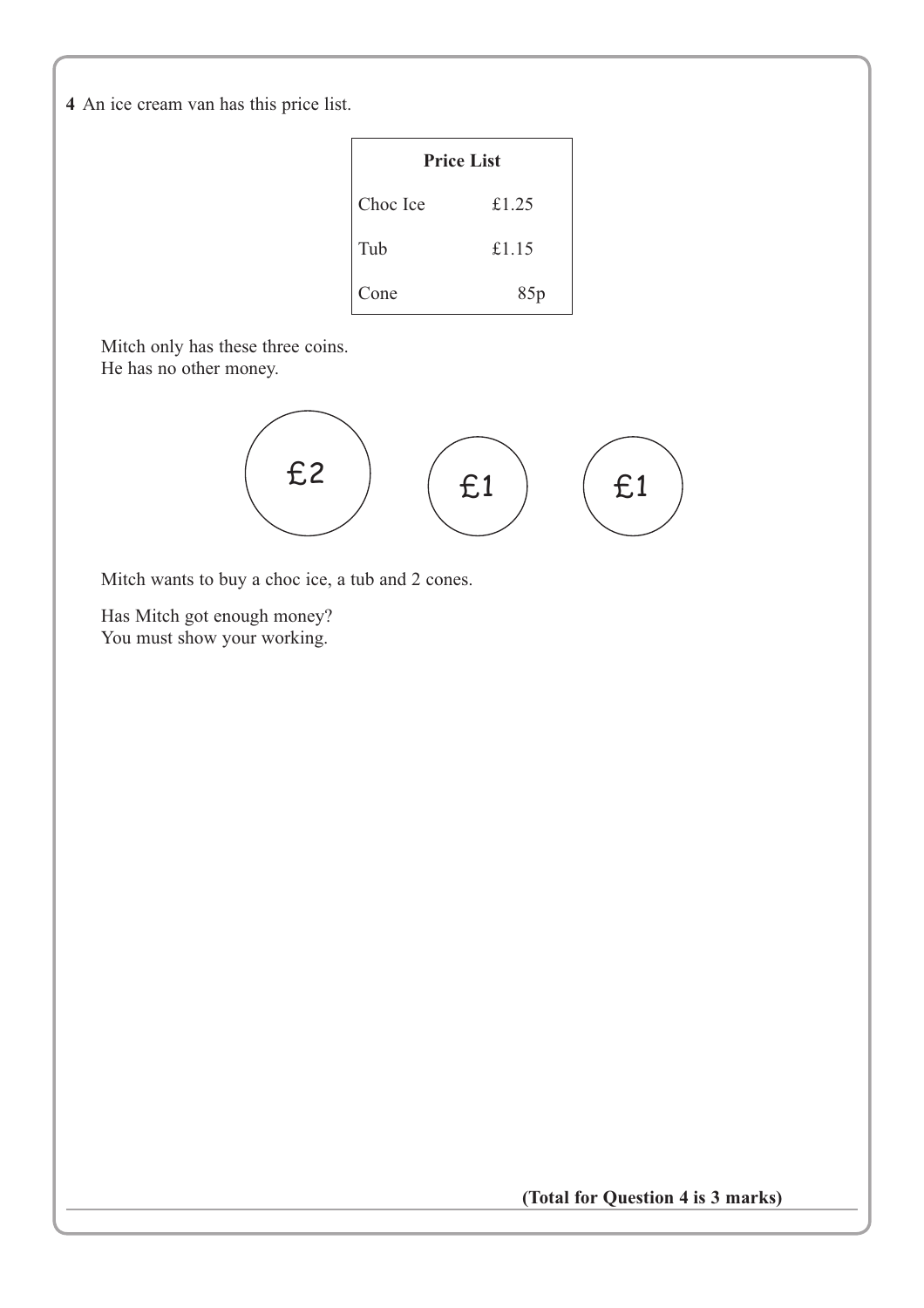**5** Here is a fair 6-sided spinner.



Jake is going to spin the spinner once.

- (a) Write down the probability that the spinner will land
	- (i) on 4
	- (ii) on a number greater than 10

Liz is going to spin the spinner 120 times.

(b) Work out an estimate for the number of times the spinner will land on 7

.......................................................... **(2)**

..........................................................

.......................................................... **(2)**

### **(Total for Question 5 is 4 marks)**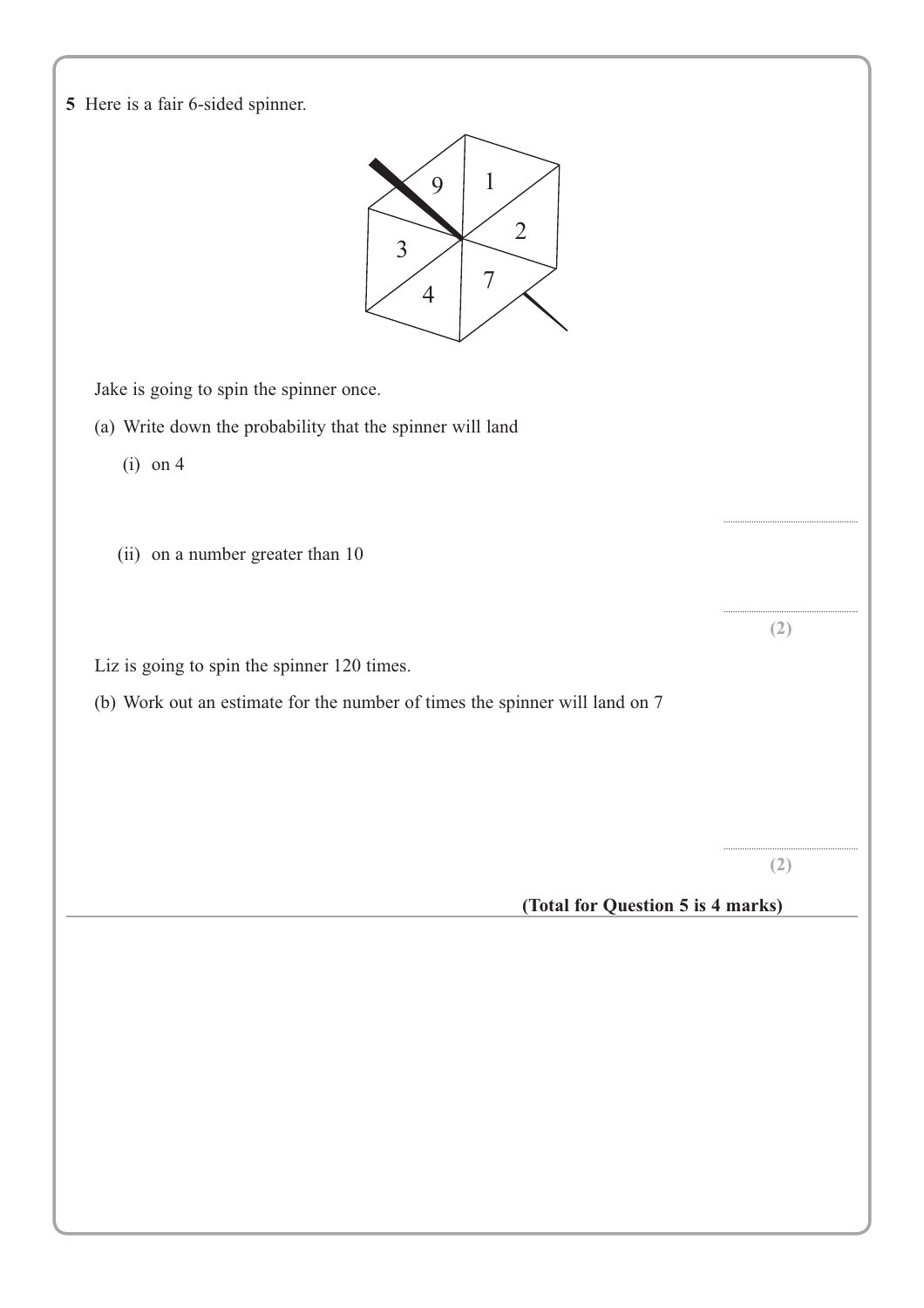| One kilogram of cheese costs £5.60<br>6<br>Jane buys 200 g of cheese. |                                   |
|-----------------------------------------------------------------------|-----------------------------------|
| Work out how much Jane pays.                                          |                                   |
|                                                                       |                                   |
|                                                                       |                                   |
|                                                                       |                                   |
|                                                                       |                                   |
|                                                                       |                                   |
|                                                                       |                                   |
|                                                                       |                                   |
|                                                                       |                                   |
|                                                                       |                                   |
|                                                                       | £.                                |
|                                                                       | (Total for Question 6 is 3 marks) |
| 7 Ed has 4 cards.<br>There is a number on each card.                  |                                   |
| 12<br>6                                                               | 15<br>$\overline{?}$              |
| The mean of the 4 numbers on Ed's cards is 10                         |                                   |
| Work out the number on the 4th card.                                  |                                   |
|                                                                       |                                   |
|                                                                       |                                   |
|                                                                       |                                   |
|                                                                       |                                   |
|                                                                       |                                   |
|                                                                       |                                   |
|                                                                       |                                   |
|                                                                       | (Total for Question 7 is 3 marks) |
|                                                                       |                                   |
|                                                                       |                                   |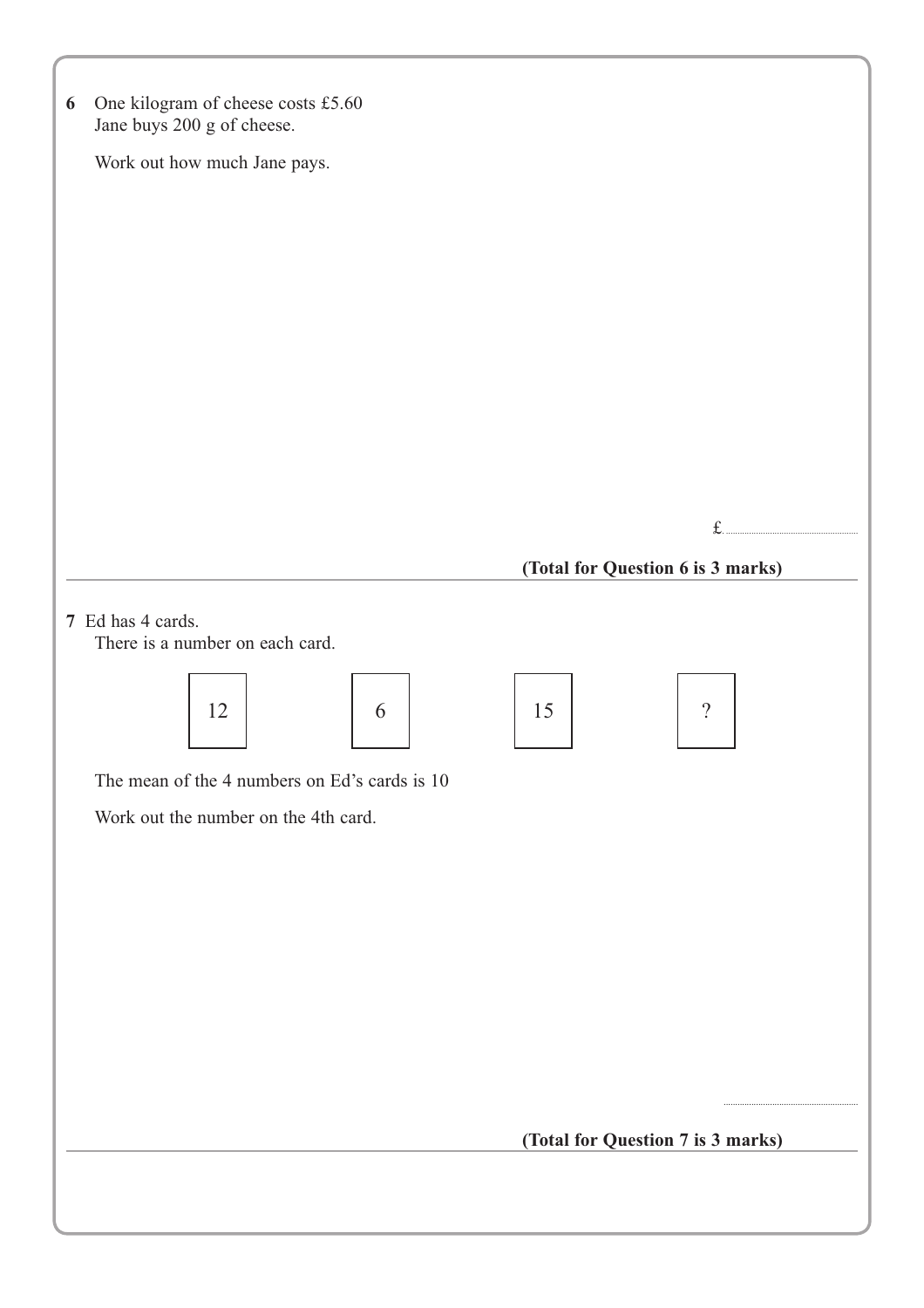|                  | 8 (a) Work out $2 \times (8 - 3)$                              |                  |
|------------------|----------------------------------------------------------------|------------------|
|                  | (b) Work out $3^2 + 4 \times 5$                                | (1)              |
|                  |                                                                | (2)              |
|                  | (c) Find the value of $5^3$                                    |                  |
|                  | (d) Find the square root of 16                                 | (1)              |
|                  | (Total for Question 8 is 5 marks)                              | $\left(1\right)$ |
| $\boldsymbol{9}$ | A ticket for a seat at a school play costs £2.95               |                  |
|                  | There are 21 rows of seats.<br>There are 39 seats in each row. |                  |
|                  | The school will sell all the tickets.                          |                  |
|                  | Work out an estimate for the total money the school will get.  |                  |
|                  |                                                                |                  |
|                  |                                                                |                  |
|                  |                                                                |                  |
|                  |                                                                |                  |
|                  |                                                                |                  |
|                  |                                                                |                  |
|                  |                                                                |                  |
|                  |                                                                |                  |
|                  |                                                                | f                |
|                  | (Total for Question 9 is 3 marks)                              |                  |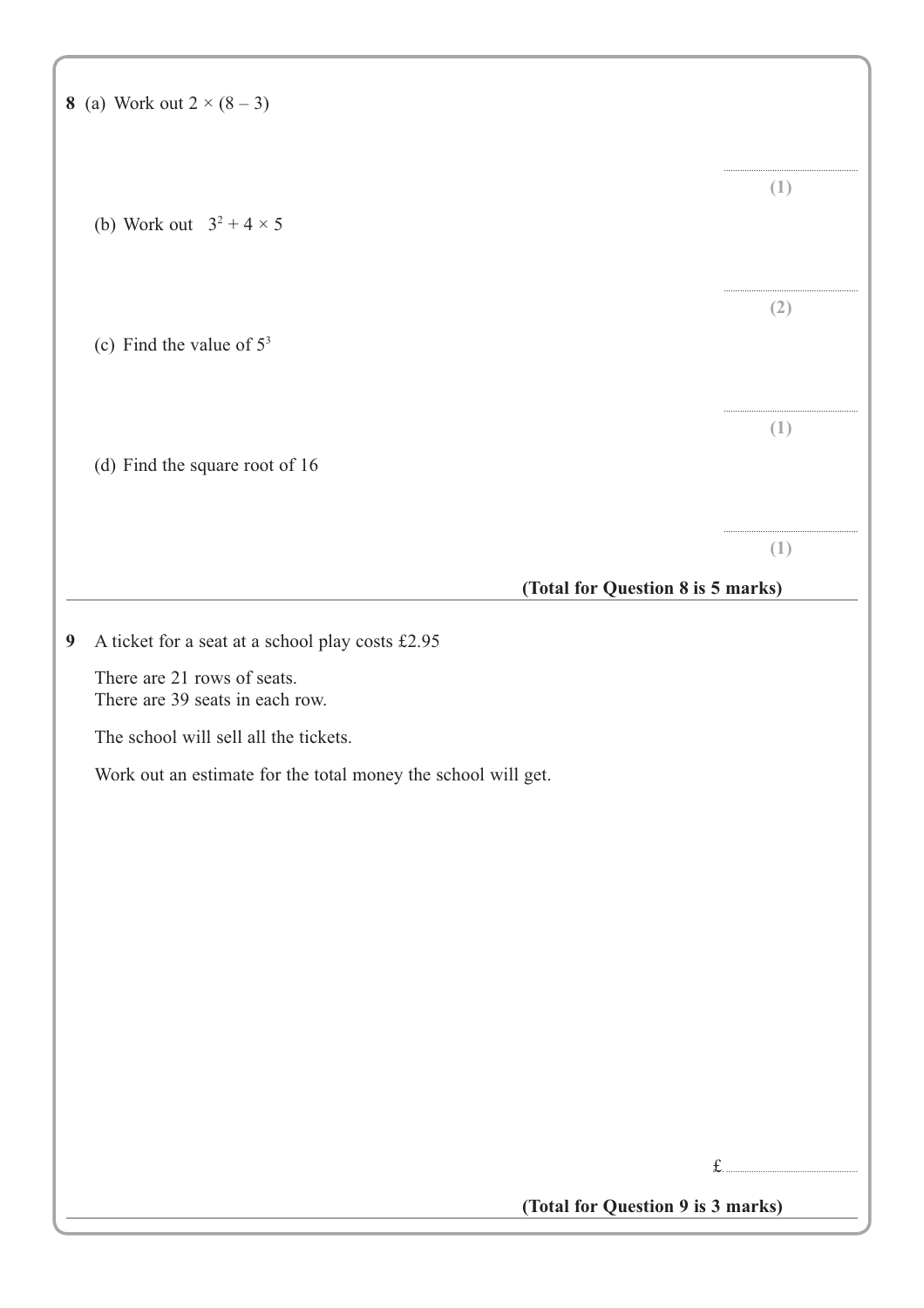**10** There are 40 people at a meeting. Each person travelled to the meeting either by car or by train.

13 of the people are male. 10 females travelled by train. 8 males travelled by car.

Work out the total number of people who travelled by car.

**(Total for Question 10 is 3 marks)**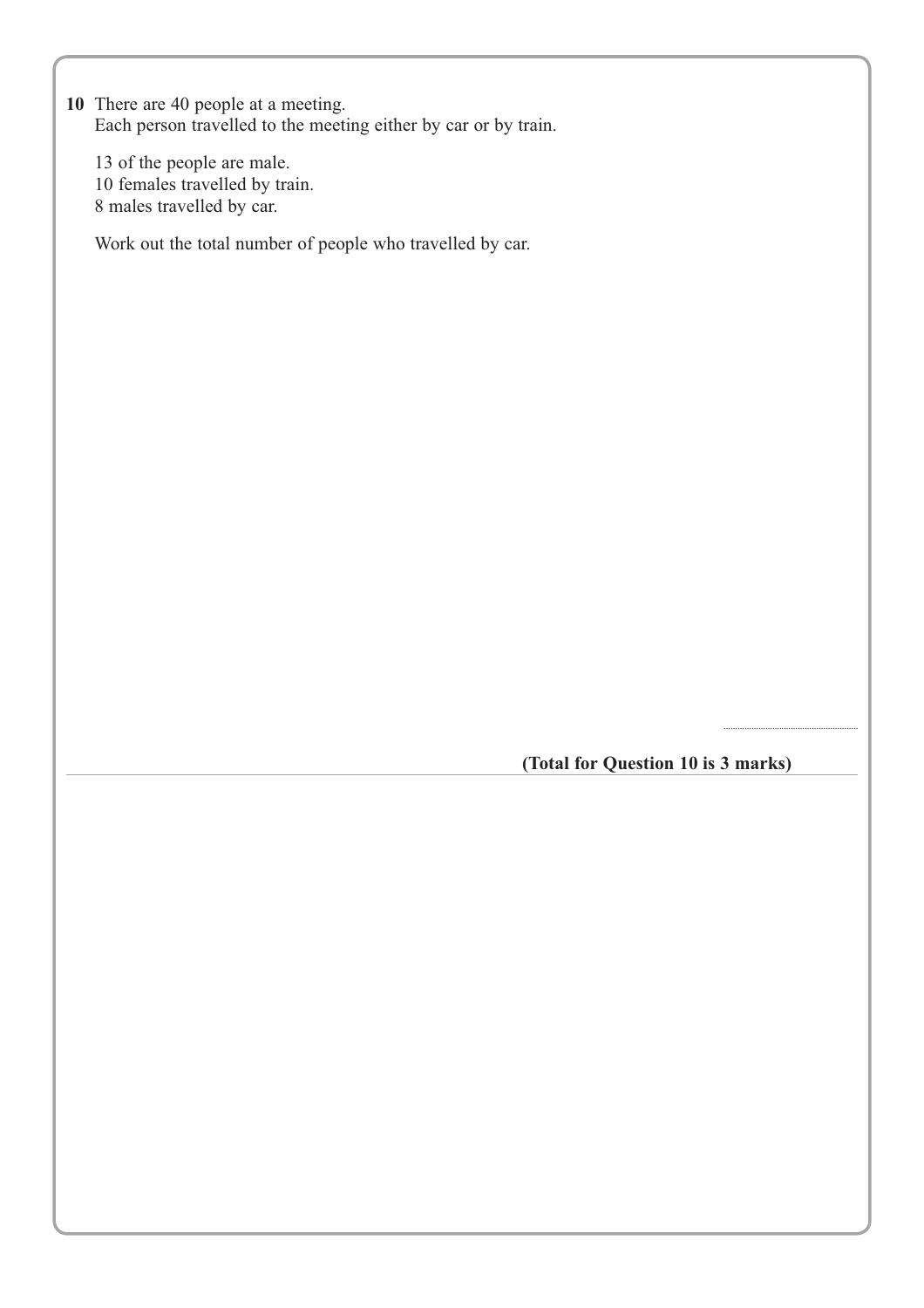**11** Mr Mason asks 240 Year 11 students what they want to do next year.

15% of the students want to go to college.

 $\frac{3}{4}$  of the students want to stay at school.

The rest of the students do not know.

Work out the number of students who do not know.

**(Total for Question 11 is 4 marks)**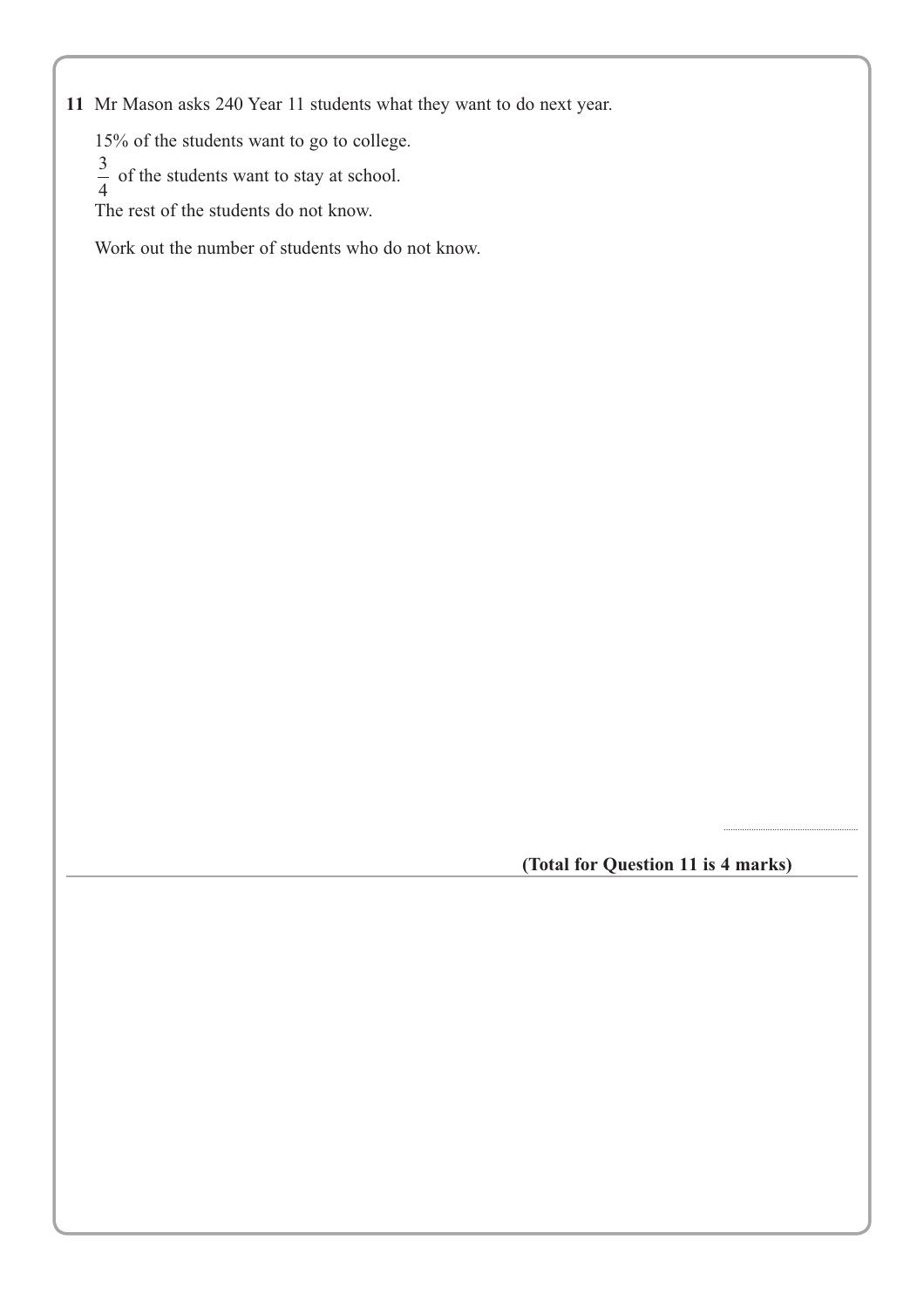| 12                                                                                         |                 |  |                                                            |     |     |     |         |     |      |                                    |                                    |  |
|--------------------------------------------------------------------------------------------|-----------------|--|------------------------------------------------------------|-----|-----|-----|---------|-----|------|------------------------------------|------------------------------------|--|
| Sixteen babies are born in a hospital.<br>Here are the weights of the babies in kilograms. |                 |  |                                                            |     |     |     |         |     |      |                                    |                                    |  |
|                                                                                            |                 |  | 2.4                                                        | 2.7 | 3.5 |     | 4.4 4.5 | 4.1 | 4.4  | 2.8                                |                                    |  |
|                                                                                            |                 |  | 4.1                                                        | 3.8 | 3.8 | 4.2 | 3.3     | 3.0 | 3.7  | 3.3                                |                                    |  |
|                                                                                            |                 |  | Show this information in an ordered stem and leaf diagram. |     |     |     |         |     |      |                                    |                                    |  |
|                                                                                            |                 |  |                                                            |     |     |     |         |     |      |                                    |                                    |  |
|                                                                                            |                 |  |                                                            |     |     |     |         |     |      |                                    |                                    |  |
|                                                                                            |                 |  |                                                            |     |     |     |         |     |      |                                    |                                    |  |
|                                                                                            |                 |  |                                                            |     |     |     |         |     |      |                                    |                                    |  |
|                                                                                            |                 |  |                                                            |     |     |     |         |     |      |                                    |                                    |  |
|                                                                                            |                 |  |                                                            |     |     |     |         |     | Key: |                                    |                                    |  |
|                                                                                            |                 |  |                                                            |     |     |     |         |     |      |                                    |                                    |  |
|                                                                                            |                 |  |                                                            |     |     |     |         |     |      |                                    |                                    |  |
|                                                                                            |                 |  |                                                            |     |     |     |         |     |      |                                    |                                    |  |
|                                                                                            |                 |  |                                                            |     |     |     |         |     |      | (Total for Question 12 is 3 marks) |                                    |  |
|                                                                                            | 13 $(a)$ Expand |  | $3(2 + t)$                                                 |     |     |     |         |     |      |                                    |                                    |  |
|                                                                                            |                 |  |                                                            |     |     |     |         |     |      |                                    |                                    |  |
|                                                                                            |                 |  |                                                            |     |     |     |         |     |      |                                    | (1)                                |  |
|                                                                                            |                 |  | (b) Expand $3x(2x + 5)$                                    |     |     |     |         |     |      |                                    |                                    |  |
|                                                                                            |                 |  |                                                            |     |     |     |         |     |      |                                    | (2)                                |  |
|                                                                                            |                 |  | (c) Expand and simplify $(m + 3)(m + 10)$                  |     |     |     |         |     |      |                                    |                                    |  |
|                                                                                            |                 |  |                                                            |     |     |     |         |     |      |                                    |                                    |  |
|                                                                                            |                 |  |                                                            |     |     |     |         |     |      |                                    |                                    |  |
|                                                                                            |                 |  |                                                            |     |     |     |         |     |      |                                    |                                    |  |
|                                                                                            |                 |  |                                                            |     |     |     |         |     |      |                                    |                                    |  |
|                                                                                            |                 |  |                                                            |     |     |     |         |     | (2)  |                                    |                                    |  |
|                                                                                            |                 |  |                                                            |     |     |     |         |     |      |                                    | (Total for Question 13 is 5 marks) |  |
|                                                                                            |                 |  |                                                            |     |     |     |         |     |      |                                    |                                    |  |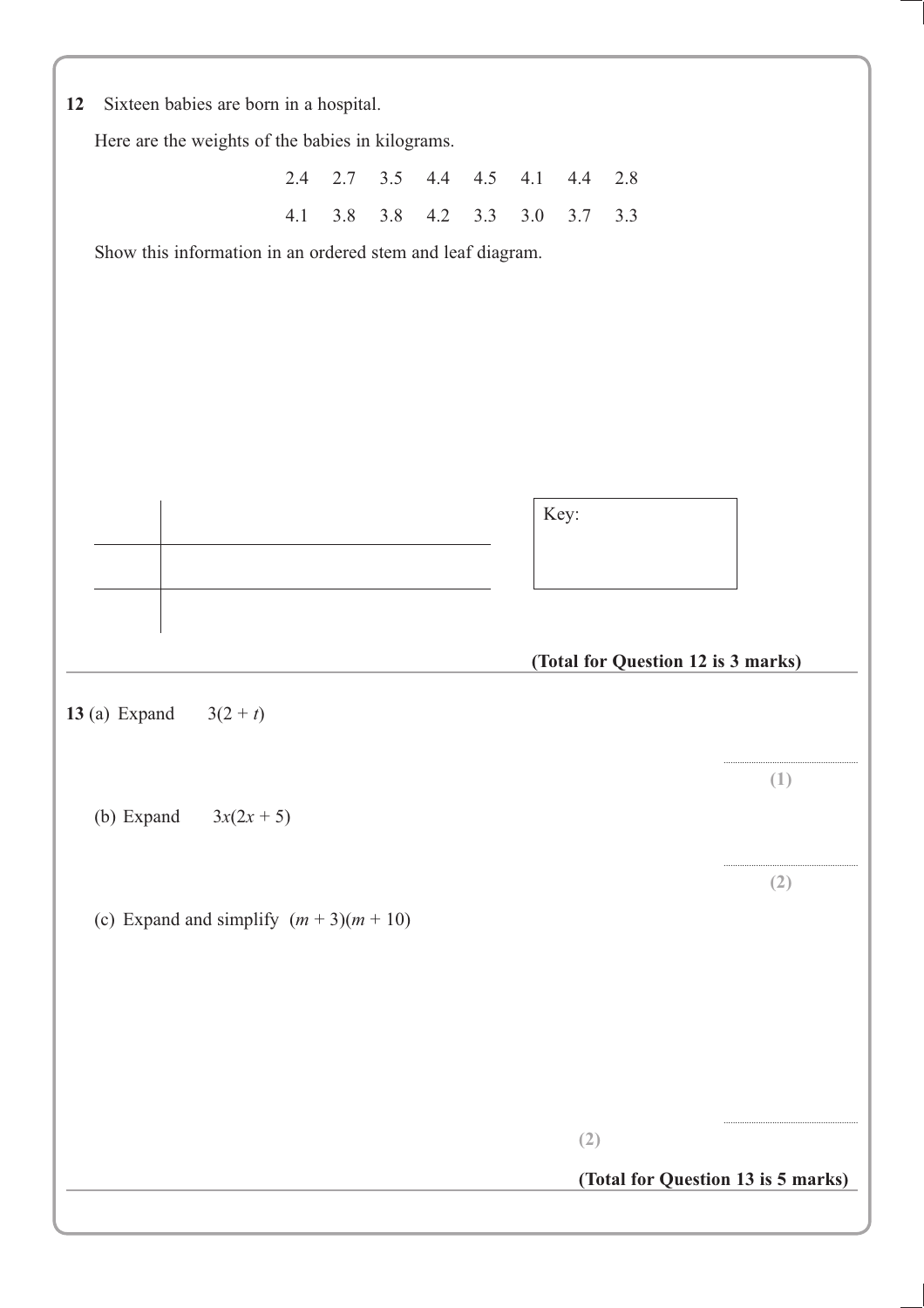|  | 14 Margaret has some goats. |  |  |  |
|--|-----------------------------|--|--|--|
|--|-----------------------------|--|--|--|

The goats produce an average total of 21.7 litres of milk per day for 280 days. Margaret sells the milk in  $\frac{1}{2}$ 2 litre bottles.

Work out an estimate for the total number of bottles that Margaret will be able to fill with the milk.

**(Total for Question 14 is 3 marks)**

..........................................................

**15** Matt and Dan cycle around a cycle track.

Each lap Matt cycles takes him 50 seconds. Each lap Dan cycles takes him 80 seconds.

Dan and Matt start cycling at the same time at the start line.

Work out how many laps they will each have cycled when they are next at the start line together.

Matt. ......................................................... laps

Dan. ......................................................... laps

**(Total for Question 15 is 3 marks)**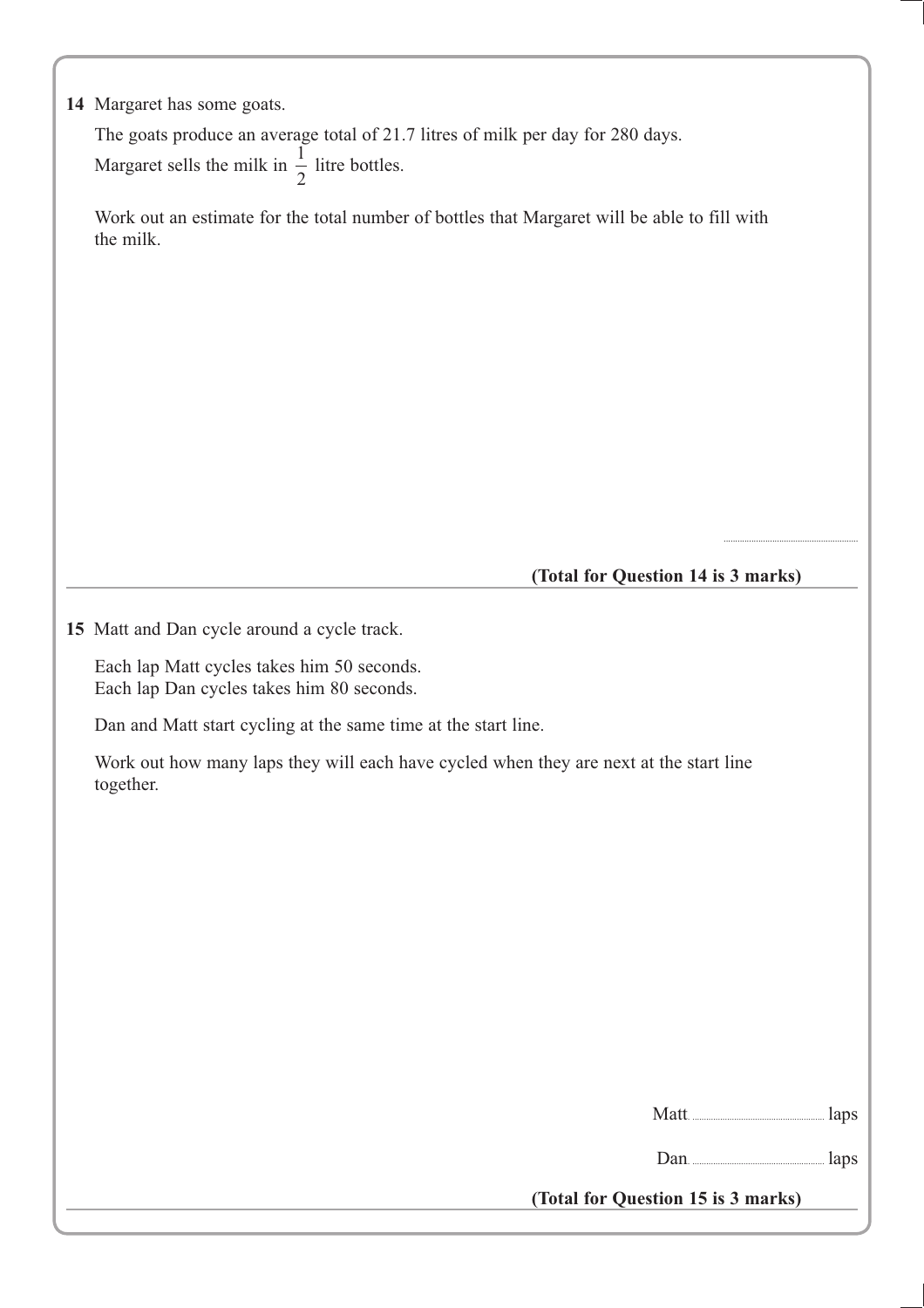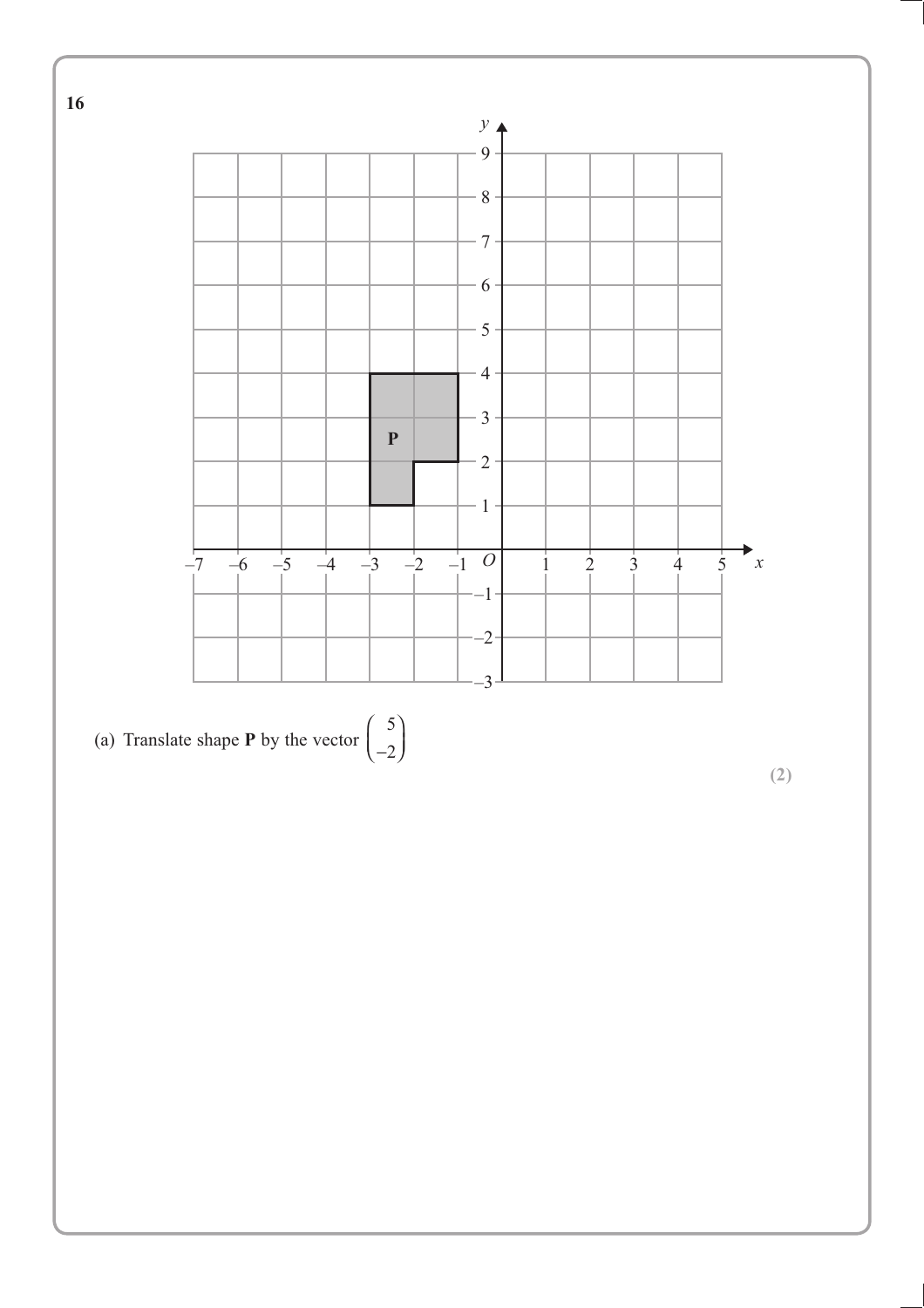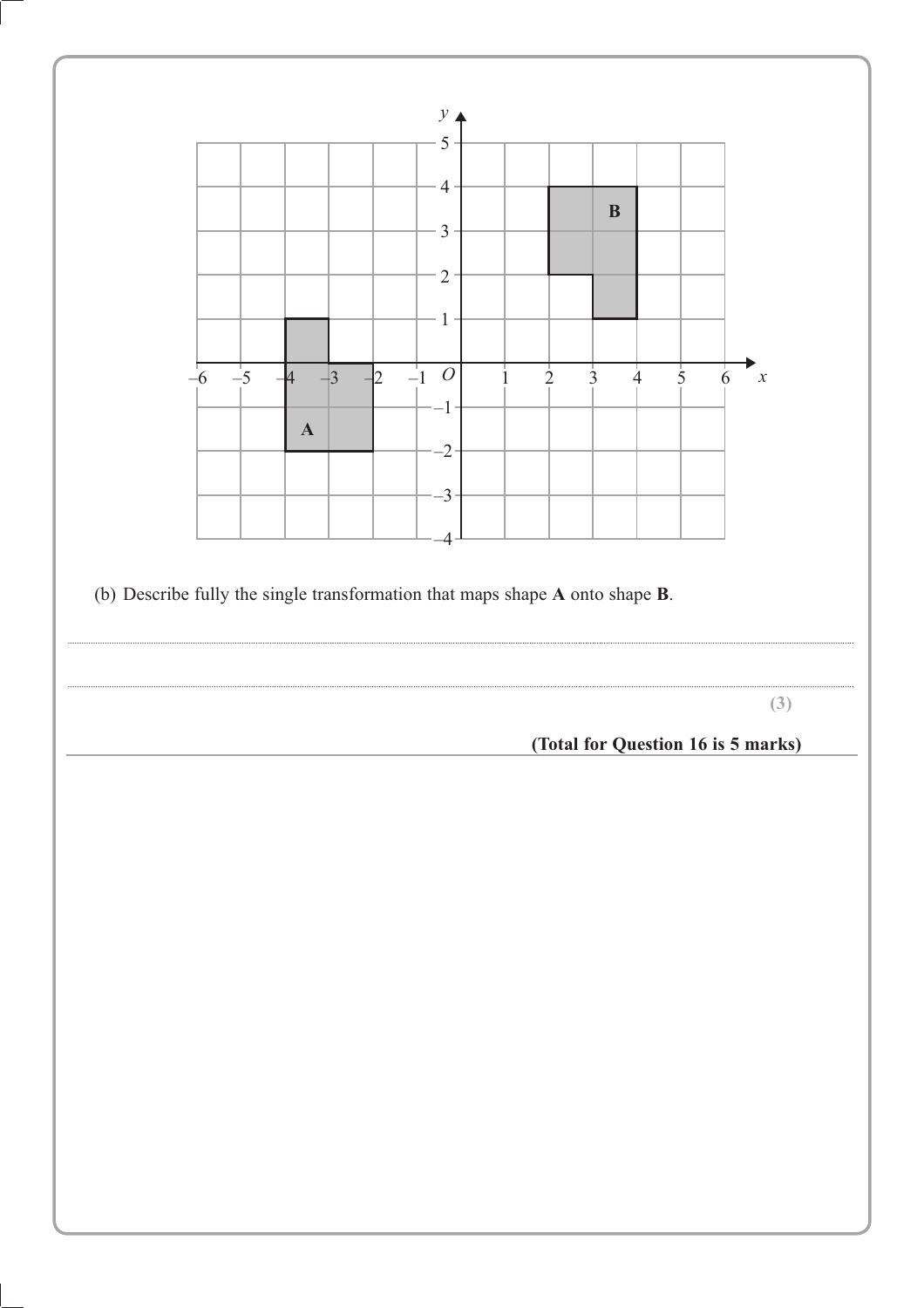**17** The diagram shows a garden in the shape of a rectangle.



All measurements are in metres. The perimeter of the garden is 32 metres.

Work out the value of *x*

**(Total for Question 17 is 4 marks)**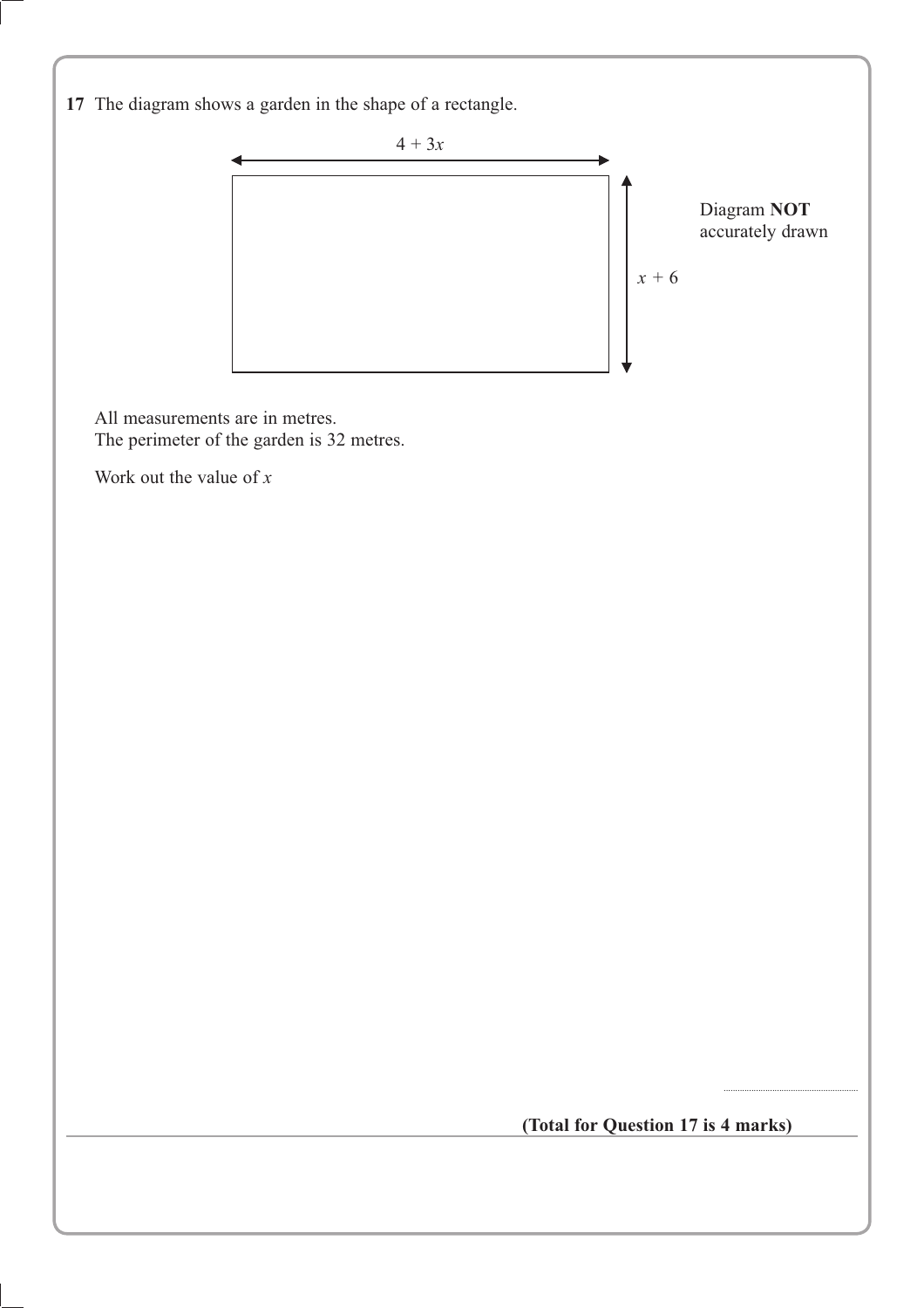

Who had the faster average speed, Debbie or Ian? You must explain your answer.

**(Total for Question 18 is 4 marks)**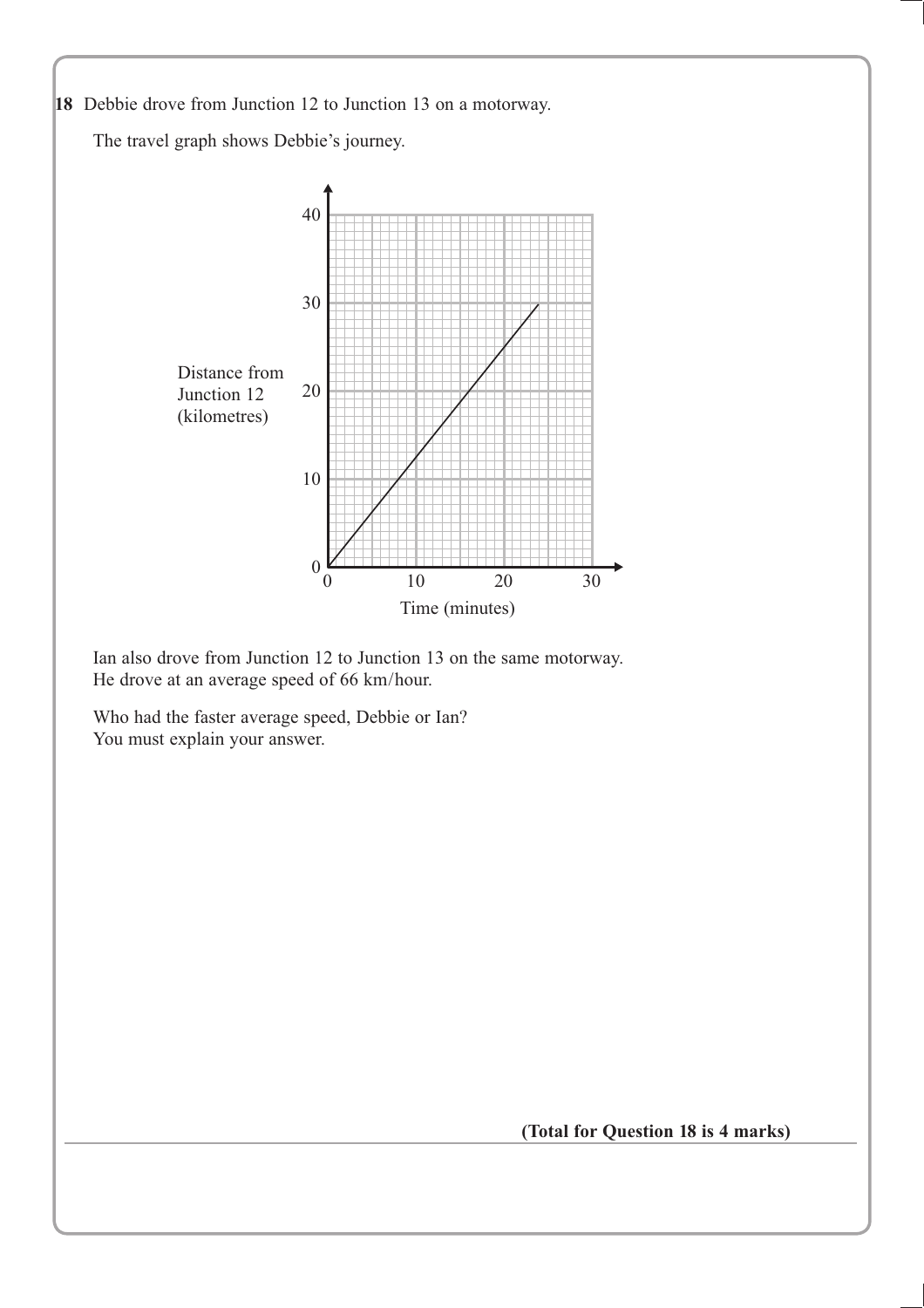**19** Sumeet has a pond in the shape of a prism.



The pond is completely full of water. Sumeet wants to empty the pond so he can clean it. Sumeet uses a pump to empty the pond.

The volume of water in the pond decreases at a constant rate. The level of the water in the pond goes down by 20 cm in the first 30 minutes.

Work out how much more time Sumeet has to wait for the pump to empty the pond completely.

**(Total for Question 19 is 6 marks)**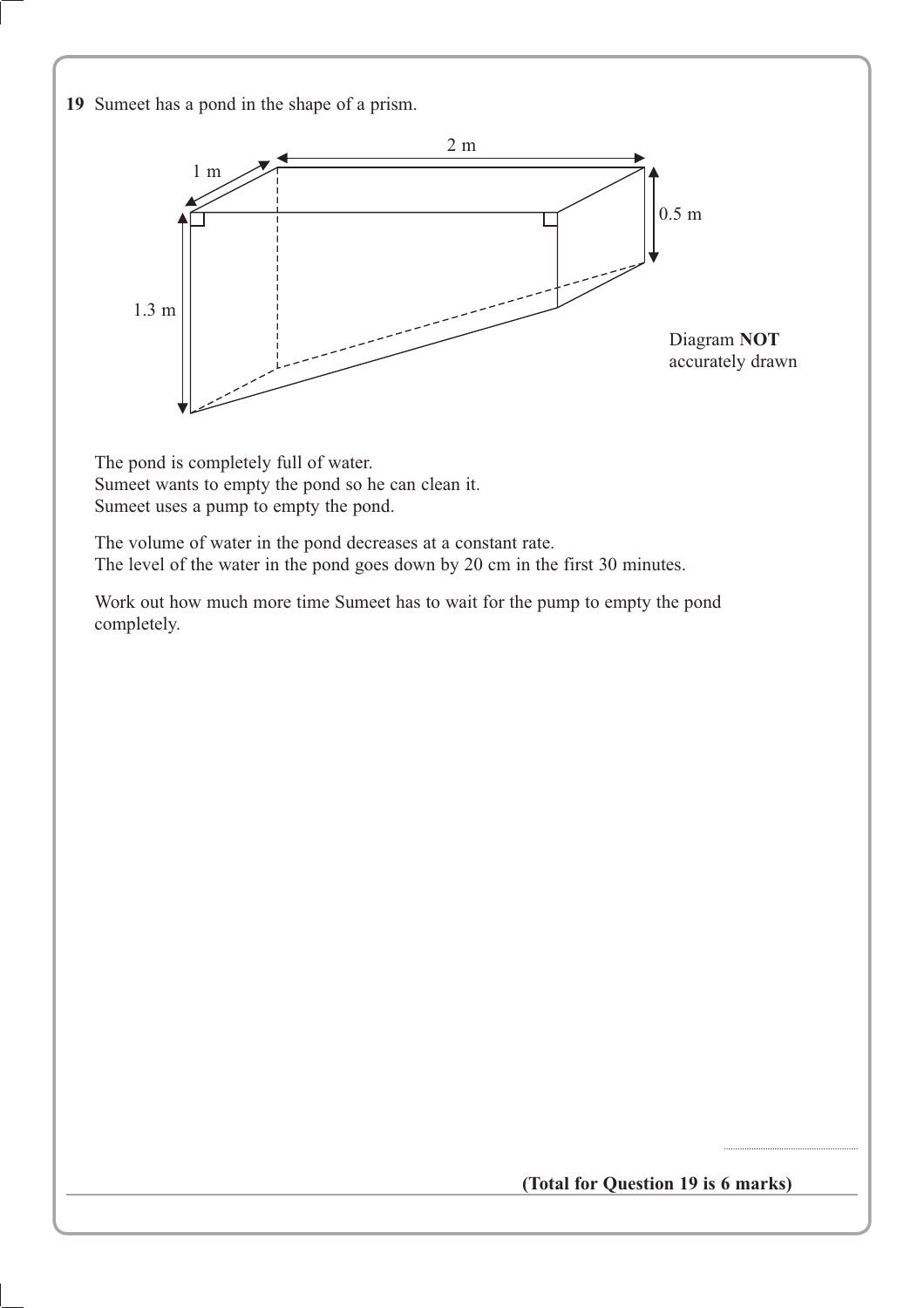| 20 Solve the simultaneous equations                                         | $4x + 7y = 1$<br>$3x + 10y = 15$ |      |       |                                    |                      |
|-----------------------------------------------------------------------------|----------------------------------|------|-------|------------------------------------|----------------------|
|                                                                             |                                  |      |       |                                    |                      |
|                                                                             |                                  |      |       |                                    |                      |
|                                                                             |                                  |      |       |                                    |                      |
|                                                                             |                                  |      |       |                                    |                      |
|                                                                             |                                  |      |       |                                    |                      |
|                                                                             |                                  |      |       |                                    | $x = \dots$<br>$y =$ |
|                                                                             |                                  |      |       | (Total for Question 20 is 4 marks) |                      |
| 21 Write these numbers in order of size.<br>Start with the smallest number. |                                  |      |       |                                    |                      |
| $5^{-1}$                                                                    | 0.5                              | $-5$ | $5^0$ |                                    |                      |
|                                                                             |                                  |      |       |                                    |                      |
|                                                                             |                                  |      |       |                                    |                      |
|                                                                             |                                  |      |       |                                    |                      |
|                                                                             |                                  |      |       | (Total for Question 21 is 2 marks) |                      |